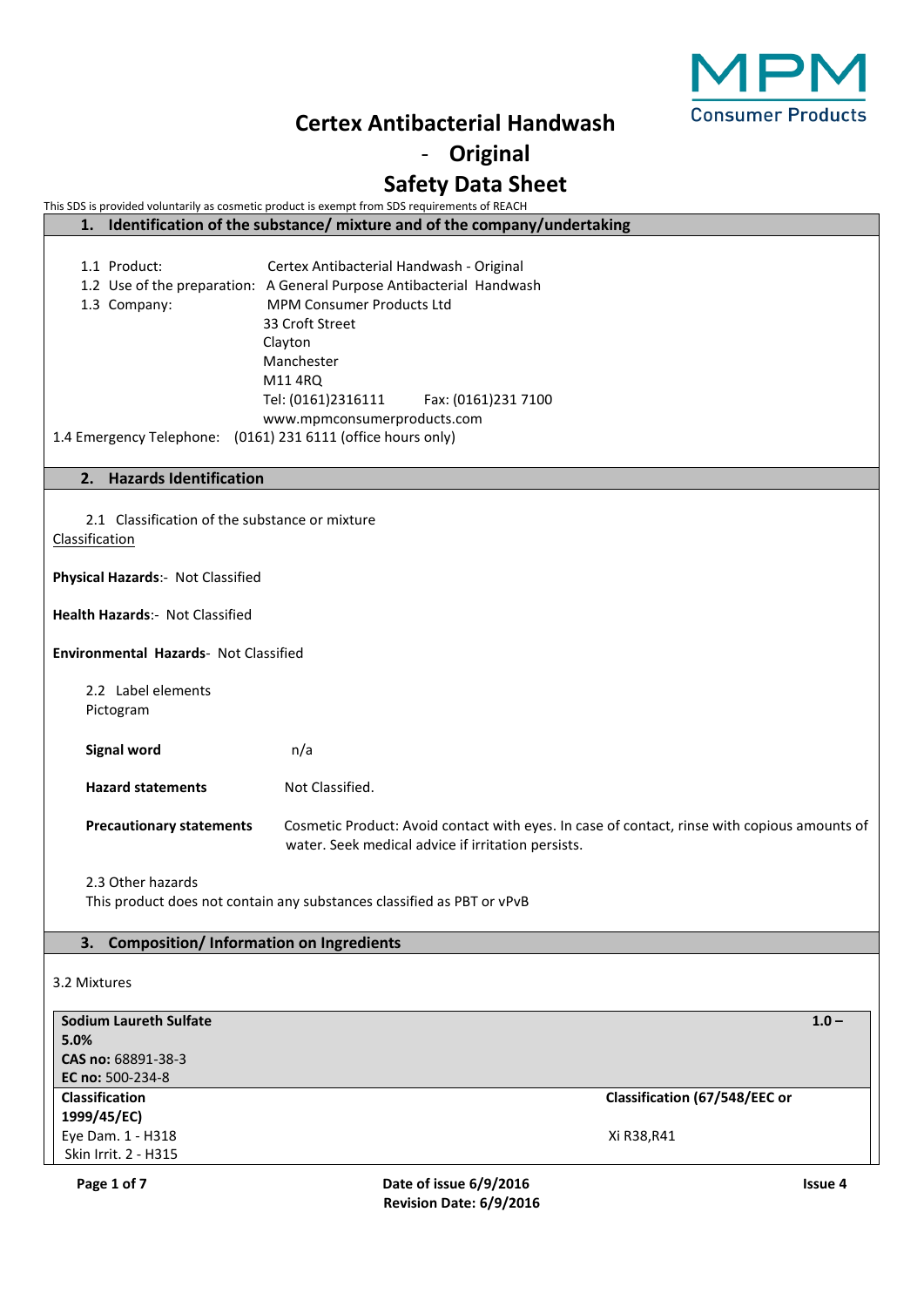

# - **Original**

# **Safety Data Sheet**

This SDS is provided voluntarily as cosmetic product is exempt from SDS requirements of REACH

| <b>Triclosan</b>                                                                                                        | $0.1 -$                                                                                                                         |  |
|-------------------------------------------------------------------------------------------------------------------------|---------------------------------------------------------------------------------------------------------------------------------|--|
| 0.5%                                                                                                                    |                                                                                                                                 |  |
| CAS no: 3380-34-5                                                                                                       |                                                                                                                                 |  |
| EC no: 222-182-2                                                                                                        |                                                                                                                                 |  |
| <b>Classification</b>                                                                                                   | Classification (67/548/EEC or                                                                                                   |  |
| 1999/45/EC)<br>Skin Irrit.2 - H 315                                                                                     |                                                                                                                                 |  |
|                                                                                                                         | Xn;R36/38, N;R50/53                                                                                                             |  |
| Eye Irrit 2 - H 319<br>Aquatic Acute 1 - H400                                                                           |                                                                                                                                 |  |
| Aquatic chronic 1-H410                                                                                                  |                                                                                                                                 |  |
|                                                                                                                         |                                                                                                                                 |  |
| The full text for all R- Phrases and Hazard Statements are Displayed in section 16                                      |                                                                                                                                 |  |
| 4. First Aid Measures                                                                                                   |                                                                                                                                 |  |
|                                                                                                                         |                                                                                                                                 |  |
| 4.1. Description of first aid measures                                                                                  |                                                                                                                                 |  |
| Inhalation:                                                                                                             | Move the exposed person to fresh air at once. Get medical attention if any discomfort continues.                                |  |
| Ingestion:                                                                                                              | Rinse mouth out with water and drink copious amounts of water. Do not induce vomiting. If symptoms persist                      |  |
| seek                                                                                                                    |                                                                                                                                 |  |
| medical advice.                                                                                                         |                                                                                                                                 |  |
| Skin contact: Remove contaminated clothing. Wash the skin immediately with soap and water. Get medical attention if any |                                                                                                                                 |  |
| discomfort continues.                                                                                                   |                                                                                                                                 |  |
|                                                                                                                         | Eye contact: Promptly wash eyes with plenty of water while lifting the eye lids. Continue to rinse for several minutes and get  |  |
| medical attention.                                                                                                      |                                                                                                                                 |  |
| 4.2. Most important symptoms and effects, both acute and delayed<br>Inhalation:                                         | Not expected to be irritating to the respiratory system. Not volatile therefore limited inhalation exposure                     |  |
| anticipated                                                                                                             |                                                                                                                                 |  |
| Ingestion:<br>May cause mild stomach upset                                                                              |                                                                                                                                 |  |
|                                                                                                                         | Skin contact: May cause slight redness, mild irritation, stinging. Prolonged contact or repeated exposure may cause dryness and |  |
| cracking of skin                                                                                                        |                                                                                                                                 |  |
| Eye contact: May cause redness, tears, stinging to eyes.                                                                |                                                                                                                                 |  |
|                                                                                                                         |                                                                                                                                 |  |
| 4.3. Indication of any immediate medical attention and special treatment needed                                         |                                                                                                                                 |  |
| No recommendation given, but first aid may still be required in case of accidental exposure, inhalation or              |                                                                                                                                 |  |
| ingestion of this chemical. If in doubt, GET MEDICAL ATTENTION PROMPTLY!                                                |                                                                                                                                 |  |
|                                                                                                                         |                                                                                                                                 |  |
| 5.<br><b>Fire Fighting Measures</b>                                                                                     |                                                                                                                                 |  |
|                                                                                                                         |                                                                                                                                 |  |
| 5.1. Extinguishing media                                                                                                |                                                                                                                                 |  |
| <b>Extinguishing media:</b>                                                                                             | Use fire-extinguishing media appropriate for surrounding materials.                                                             |  |
| Unsuitable extinguishing media: Do not use water jet as an extinguisher, as this will spread the fire                   |                                                                                                                                 |  |
|                                                                                                                         |                                                                                                                                 |  |
| 5.2. Special hazards arising from the substance or mixture                                                              |                                                                                                                                 |  |
| <b>Specific hazards:</b>                                                                                                | No specific firefighting precautions applicable when small quantities are involved in the fire                                  |  |
| Hazardous combustion products: Carbon dioxide (CO2). Carbon monoxide (CO). Nitrous gases(NOx). Oxides of sulphur        |                                                                                                                                 |  |
|                                                                                                                         |                                                                                                                                 |  |
| 5.3. Advice for firefighters                                                                                            |                                                                                                                                 |  |
| Page 2 of 7                                                                                                             | Date of issue 6/9/2016<br><b>Issue 4</b>                                                                                        |  |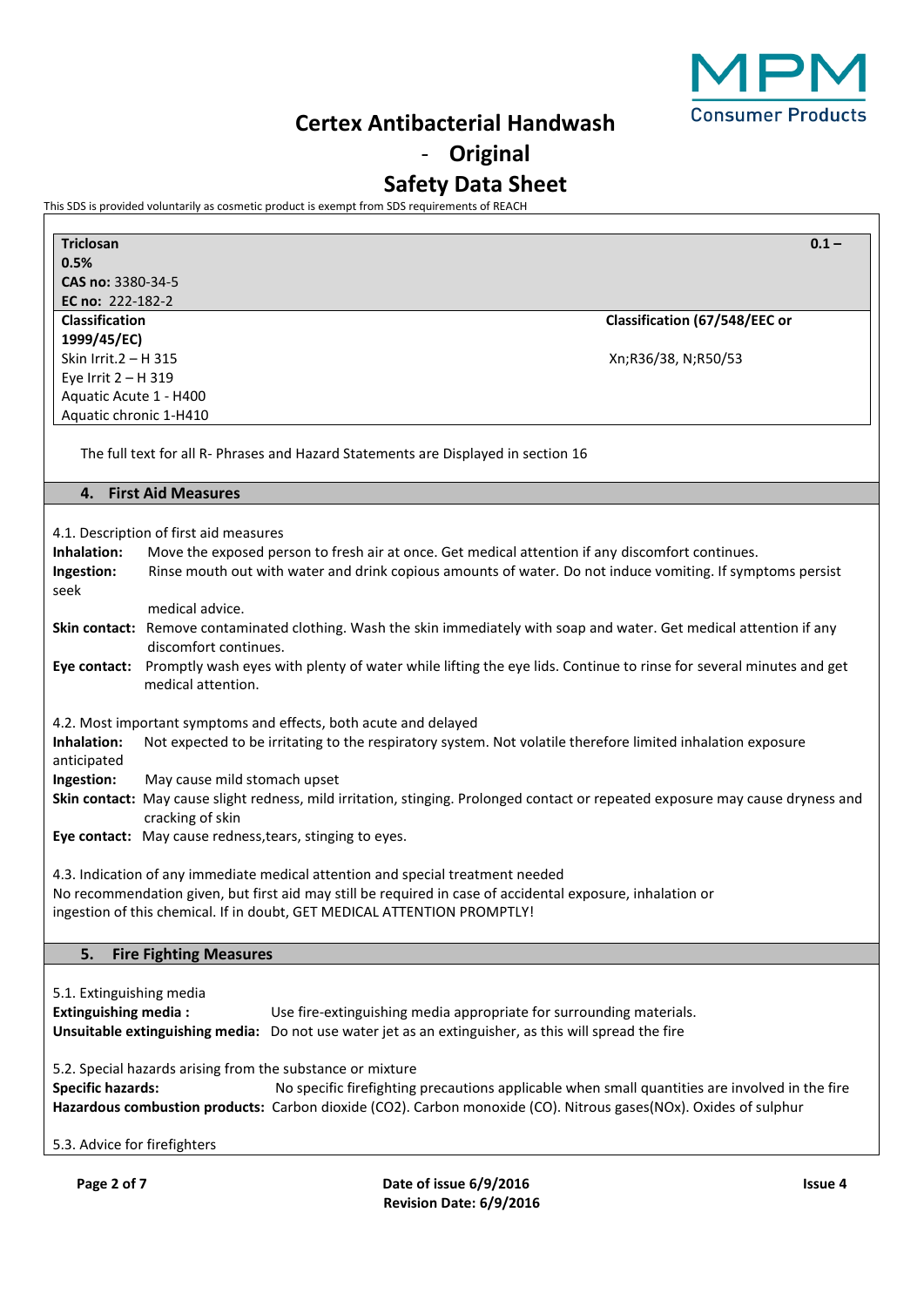

# - **Original**

## **Safety Data Sheet**

This SDS is provided voluntarily as cosmetic product is exempt from SDS requirements of REACH

**Protective equipment for fire-firefighters:** Self-contained breathing apparatus and full protective clothing must be worn in case of fire. **6. Accidental Release Measures** 6.1. Personal precautions, protective equipment and emergency procedures **Personal precautions :** Take care as floors and other surfaces may become slippery. 6.2. Environmental precautions **Environmental precautions:** Large Spillages - Do not discharge into drains or watercourses or onto the ground. 6.3. Methods and material for containment and cleaning up **Methods for cleaning up:** Take care as floors and other surfaces may become slippery. Large Spillages: Absorb spillage with suitable absorbent material. Flush contaminated area with plenty of water. Wash thoroughly after dealing with a spillage. For waste disposal, see Section 13. 6.4. Reference to other sections **Reference to other sections:** See Section 11 for additional information on health hazards. See Section 12 for additional information on ecological hazards. For waste disposal, see Section 13. **7. Handling and Storage** 7.1. Precautions for safe handling **Usage precautions:** Read and follow manufacturer's recommendations on label. Handle all packages and containers carefully to minimise spills. Keep container tightly sealed when not in use. **Advice on general occupational hygiene:** Remove contaminated clothing and protective equipment before entering eating areas. Wash at the end of each work shift and before eating, smoking and using the toilet. 7.2. Conditions for safe storage, including any incompatibilities **Storage precautions :** Store in tightly-closed, original container. Store upright in a cool , safe place away from direct sunlight. 7.3. Specific end use(s) **Specific end use(s):** As stated in Section 1.2. **8. Exposure controls/ Personal Protection** 8.1. Control parameters **Occupational exposure limits** No specific control limits available 8.2. Exposure controls **Appropriate engineering** Not relevant. **Eye/face protection** No specific eye protection required under normal use. Safety glasses or goggles recommended if handling significant quantities of undiluted product . **Hand protection**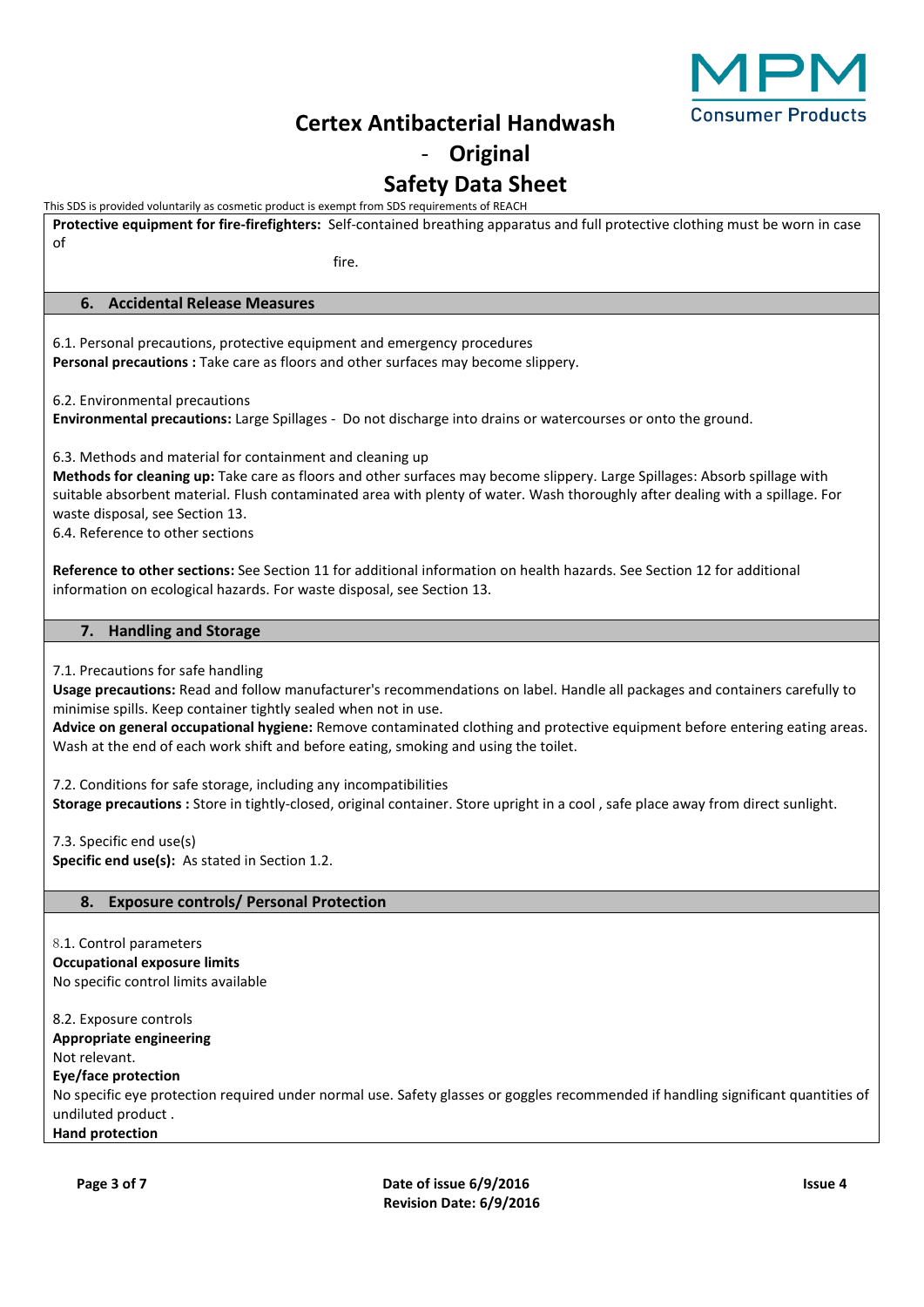

### - **Original**

# **Safety Data Sheet**

This SDS is provided voluntarily as cosmetic product is exempt from SDS requirements of REACH

Hand protection not required under normal use. If prolonged contact with undiluted product is likely wear suitable gloves recommended for use with surfactants.

### **Other skin and body protection**

None required under normal use.

### **Hygiene measures**

When using do not eat, drink or smoke. Wash hands thoroughly after handling. Wash at the end of each work shift and before eating, smoking and using the toilet.

### **Respiratory protection**

Not required under normal use.

### **9. Physical and Chemical Properties**

| 9.1. Information on basic physical and chemical properties |                               |
|------------------------------------------------------------|-------------------------------|
| Appearance:                                                | Clear liquid.                 |
| Colour:                                                    | Pale Blue                     |
| Odour:                                                     | Characteristic.               |
| Odour Threshold:                                           | Not available.                |
| pH:                                                        | $4.5 - 5.5$                   |
| <b>Melting point:</b>                                      | ∼0°C                          |
| Initial boiling point and range :                          | $102^{\circ}$ C               |
| Flammability (solid, gas):                                 | The product is not flammable. |
| <b>Relative density:</b>                                   | $1.02 - 1.04$ @ 20°C          |
| Solubility(ies):                                           | Soluble in water.             |
| <b>Viscosity:</b>                                          | Not available.                |
|                                                            |                               |

9.2 Other Information **Other Information :** No information required

### **10. Stability and Reactivity**

10.1. Reactivity See the other subsections of this section for further details.

10.2. Chemical stability **Stability :** Stable at normal ambient temperatures and when used as recommended.

10.3. Possibility of hazardous reactions None expected .

10.4. Conditions to avoid Avoid exposure to high and freezing temperatures .

10.5. Incompatible materials **Materials to avoid:** No specific material or group of materials is likely to react with the product to produce a hazardous situation.

10.6. Hazardous decomposition products Does not decompose when used and stored as recommended.

### **11. Toxicological Information**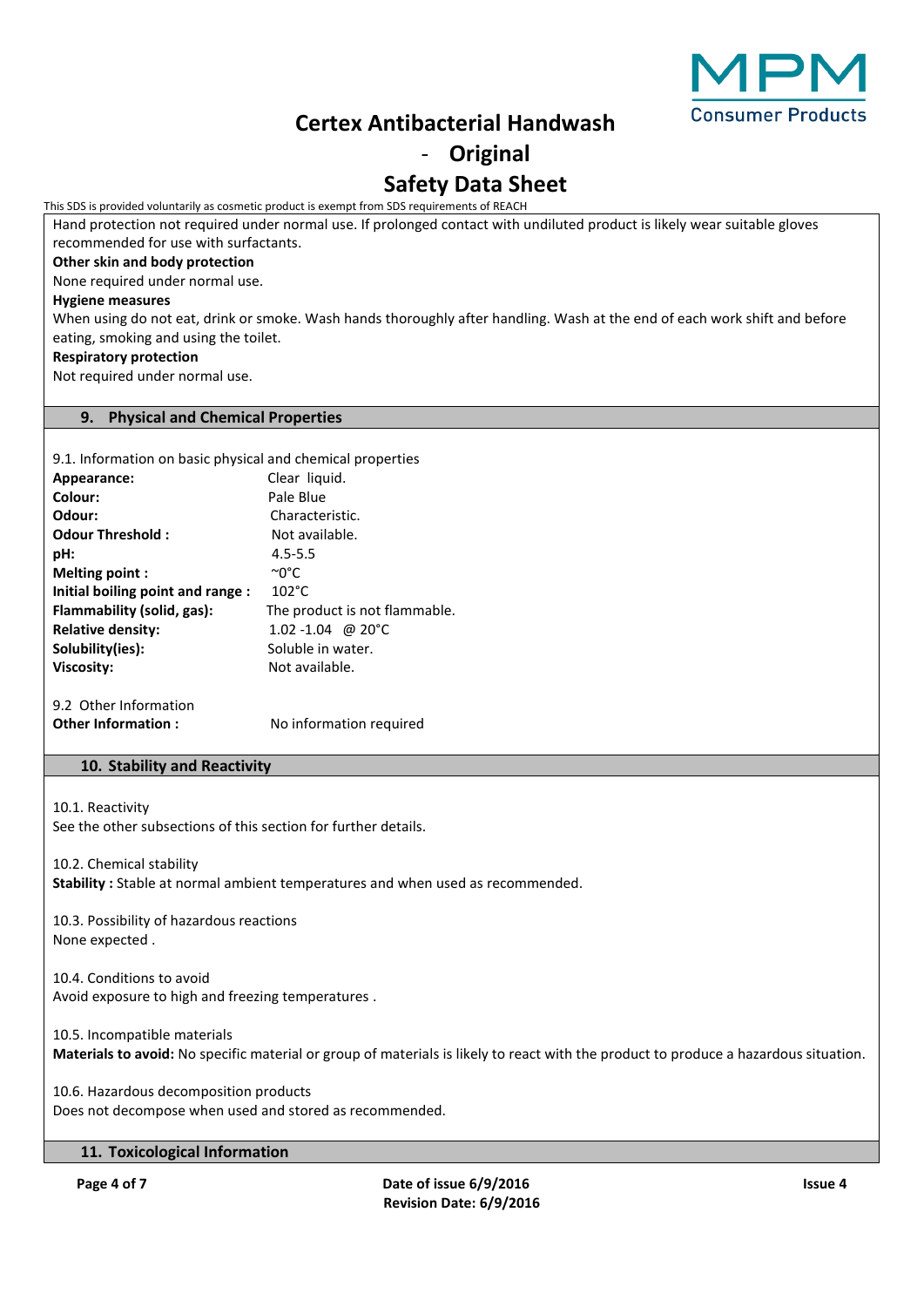

# - **Original**

### **Safety Data Sheet**

This SDS is provided voluntarily as cosmetic product is exempt from SDS requirements of REACH

**Page 5 of 7 Date of issue 6/9/2016 Issue 4 11.1. Information on toxicological effects** This product has not been tested. Based on the available data of the ingredients, the classification criteria are not met **Acute toxicity – oral/ dermal/ inhalation** Not classified. **Skin corrosion/irritation** Not classified **Serious eye damage/ irritation** Not classified **Respiratory sensitisation** Not classified **Skin sensitisation** Not classified **Germ cell mutagenicity Genotoxicity - in vitro** None of the components have been identified as germ cell mutagens. **Carcinogenicity** None of the components have been identified as carcinogens. **Reproductive toxicity Reproductive toxicity - fertility** None of the components have been identified as reproductive toxins. **Specific target organ toxicity - single exposure STOT - single exposure** None of the components have been identified as presenting a systemic target organ hazard. **Specific target organ toxicity - repeated exposure STOT - repeated exposure** None of the components have been identified as systemic target organ hazard. **Aspiration hazard** Based on available data the classification criteria are not met. Not considered to present as aspiration hazard **Toxicological information on ingredients. Sodium Laureth Sulfate Acute toxicity - oral Acute toxicity oral ( LD50 mg/kg)** >2000 Based on available data the classification criteria are not met **Species** Rat **Acute toxicity - dermal Acute toxicity dermal (LD50 mg/kg)** >2000 Based on available data the classification criteria are not met **Species** Rat **Skin Corrosion/Irritation** Irritating. REACH dossier information **Serious Eye damage/ irritation** Irritating REACH dossier information **Triclosan Acute toxicity - oral Acute toxicity oral ( LD50 mg/kg)** 3700 Based on available data the classification criteria are not met **Species** Rat **Acute toxicity - dermal Acute toxicity dermal (LD50 mg/kg)** 9300 Based on available data the classification criteria are not met **Species** Rat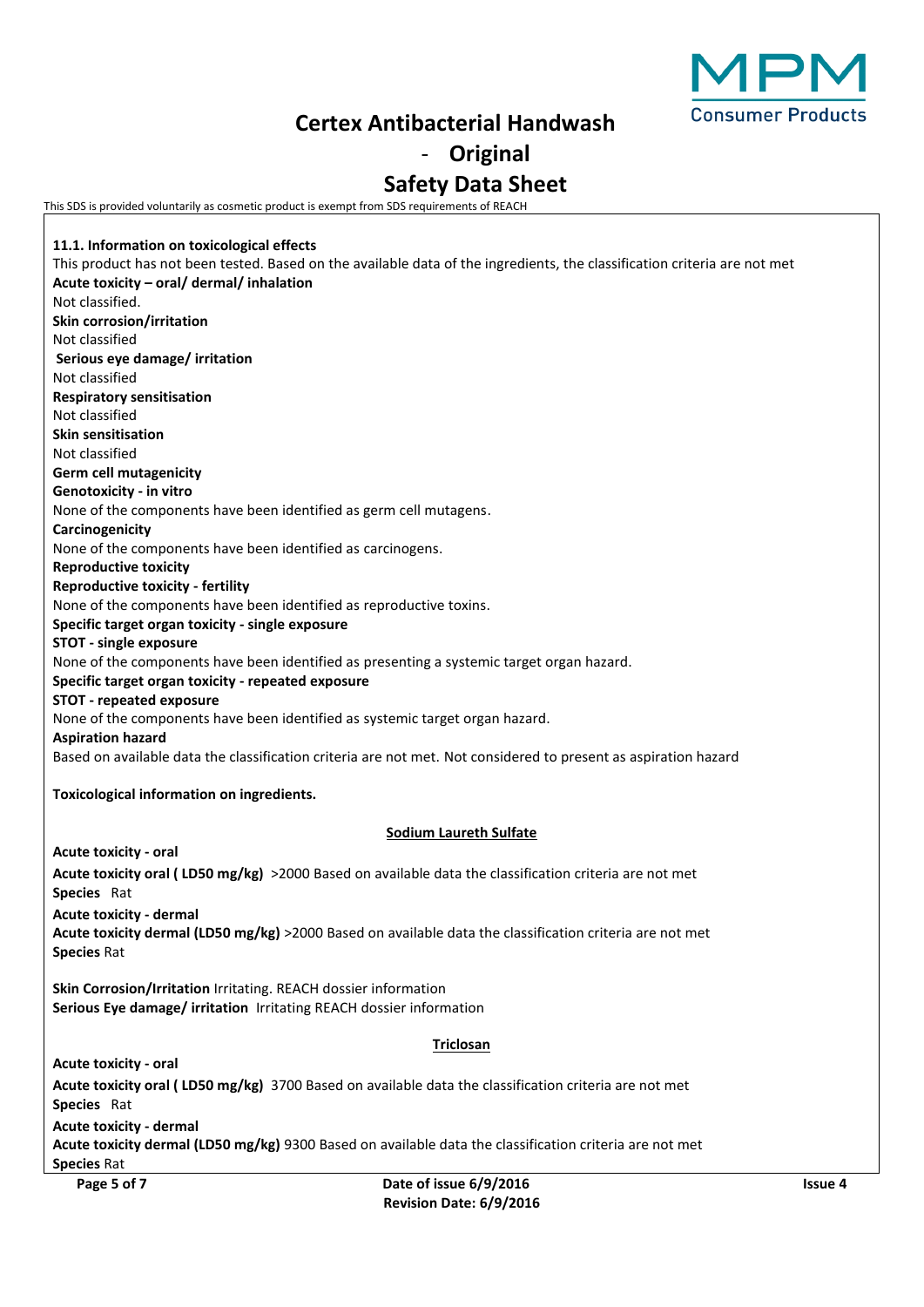

- **Original**

## **Safety Data Sheet**

This SDS is provided voluntarily as cosmetic product is exempt from SDS requirements of REACH

**Skin Corrosion/Irritation** May be absorbed through the skin. Powder may irritate skin. **Serious Eye damage/ irritation** May cause temporary eye irritation **12. Ecological Information** 12.1. Toxicity Not expected to be toxic in the environment **Ecological information on ingredients. Sodium Laureth Sulfate** Fish CL50 7.1 mg/l **Triclosan** Fish (Oncorhynchus mykiss – rainbow trout) LC50 ,96 hrs 0.288 mg/l Daphna magna (water flea) and the control of the EC50, 48 hrs control of the 0.390 mg/l 12.2. Persistence and degradability Persistence and degradability The surfactant(s) contained in this product complies(comply) with the biodegradability criteria as laid down in Regulation (EC) No. 648/2004 on detergents. **Triclosan** The substance is NOT readily biodegradable 12.3 Bioaccumulaive potential No data available on bioaccumulation. **Partition coefficient** Not available **Triclosan** No data available 12.4 Mobility in soil All components are water soluble and readily absorbed into soil and are mobile in water environment **Triclosan** No data available 12.5 Results of PBT and vPvB assessment This product does not contain any substances classified as PBT or vPvB 12.6 Other adverse effects None known **13. Disposal Considerations** 13.1. Waste treatment methods **Disposal methods :** Dispose of contents/container in accordance with national regulations **14. Transport Information**